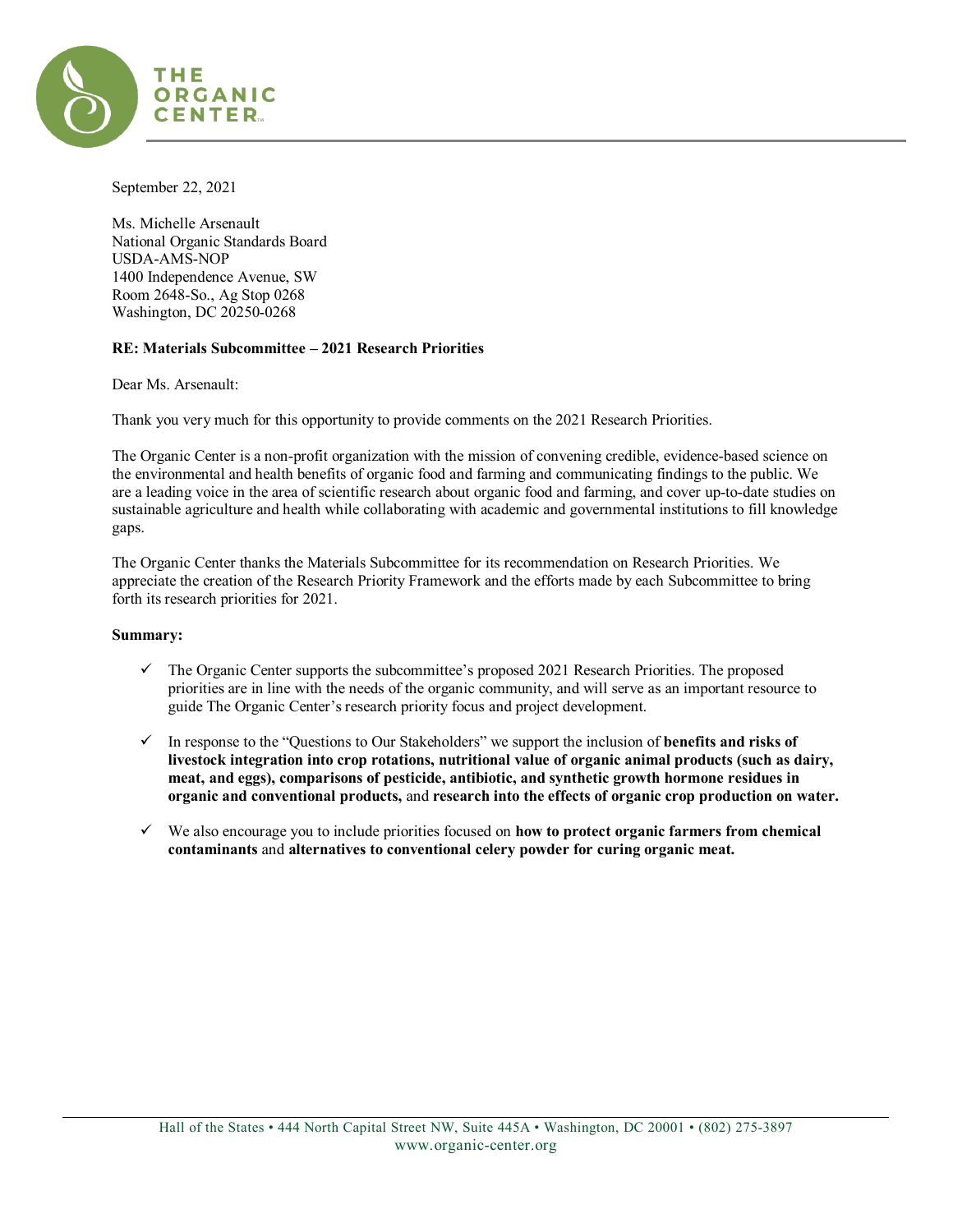

### **We offer the following more detailed comments:**

# **Current Research Needs**

We have reviewed the list of topics included for 2021 Priorities, and we're particularly pleased to see the inclusion of evaluation of bio-based mulch film, whole farm ecosystem service assessments to determine the economic, social, and environmental impact of farming systems choices, organic no-till practices, plant disease management strategies, relationships between biodiversity and pathogen presence, practices that reduce greenhouse gas emissions, the examination of factors influencing organic food access, and production and yield barriers. The Organic Center is actively involved in conducting and communicating research on these issues, and we expect the prioritization of these topics by NOSB may help us secure further funding.

### Evaluation of Bio-Based Mulch Film

The Organic Center has been meeting with farmers about their interest in decreasing the use of plastic in organic farming systems. Organic values are based on improving sustainability and reducing reliance on synthetic materials. However, synthetics such as plastic film and mulch is used in the field as weed control. The use of plastic has increased in the field as organic production has expanded. While the organic community is dedicated to finding alternatives to plastic, there has been a paucity of dedicated discussion and strategy investigating available alternative strategies. Additionally, the complexities surrounding the development of plastic alternatives and organic regulations of plastic use require input and collaboration across the organic sector.

The Organic Center submitted was recently awarded a grant through the Organic Research and Extension Initiative (OREI) to hold a conference that would bring together farmers, processors, distributors, retailers, researchers and policy makers to discuss challenges of plastic from the perspective of waste, climate change, and environmental/human health. The workshops will include explorations of innovative solutions to plastic use and waste, and policy discussions to set the stage for the current global perspective on plastic alternatives and UDSA National Organic Program allowances. Research conducted under this NOSB priority would help further our discussions on reducing plastic use and investigating ways to replace plastic mulch with bio-based mulch films.

#### Economic, Social, and Environmental Impact of Farming Systems Choices

The Organic Center has been interested in the economic and social impacts of organic farming for a number of years, as there is extremely limited research on these issues. Understanding the economic impact of best practices is especially important because it can dictate adoption rates of new techniques. One of our current research projects addresses this by quantifying yield impacts of soil health practices, because different soil building practices do not necessarily have an equitable effect on yields. When considering the adoption of new practices, it is important for farmers to be able to evaluate which practices are most likely to promote environmental sustainability while simultaneously maintaining (or increasing) their bottom line. One goal of this project is to act as an immediate incentive for encouraging the adoption of best soil building practices in organic, because it will connect all the dots between the most important organic strategies for building soil health and sequestering carbon that also translate into higher, more consistent yields.

Unfortunately, while yield data is available to conduct this analysis, most studies do not track the full suite of variables that would be needed for a full profitability comparison, such as input costs. We are pleased to see the NOSB highlight the need for additional economic analyses of organic systems, as it will allow for a more holistic understanding of the economic opportunities and pitfalls for organic growers, and more accurately pair environmental practices with economic incentives for organic growers.

# Organic No-Till Practices

The Organic Center is collaborating with Dr. Kate Tully's lab at the University of Maryland to examine practices improving soil health on organic farms. We [published a scientific article](https://link.springer.com/article/10.1007/s13165-019-00275-1) from research on this topic, and one of the areas that we included was the comparison of no- and low-till in organic production versus standard tillage in organic production. Overall, our results suggest that surface-level soil organic carbon levels are higher in low/no-till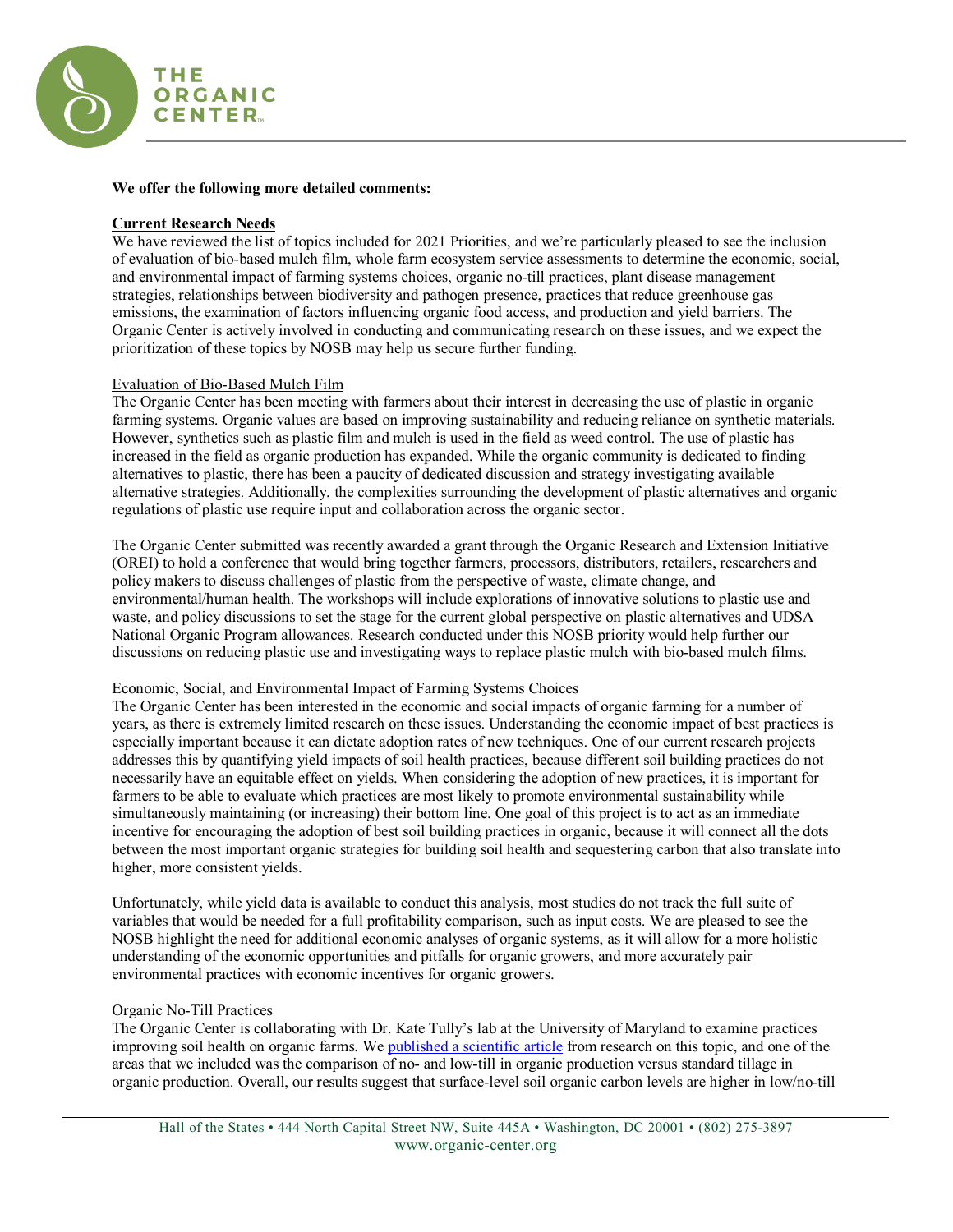

organic plots compared to standard organic tillage plots. However, we also found that no/low-tillage in organic was associated with significant reductions in yield. These findings suggest that while organic farmers could improve carbon sequestration through no/low-tillage, there needs to be further research to support farmers wishing to make this conversion to ensure that it is a viable and economically feasible option for a wider variety of crops. We are thankful that NOSB included this priority in its 2021 Research Priorities, as it will help encourage research on this critical issue, and provide much-needed tools to help organic farmers realize the benefits of reduced tillage without the threat of reduced yields.

### Plant Disease Management

The Organic Center has been working on several aspects of plant disease management. For example, we have an active project on citrus greening, caused by the bacterium *Candidatus liberibacter*. Our research to find organic solutions to control citrus greening disease is an ongoing project in collaboration with the University of Florida, the University of California, Davis, USDA-ARS, citrus growers, and other non-profits. We published a scientific paper and accompanying farmer guide consolidating existing literature on allowable methods for combating citrus greening in organic groves. It details science-based best practices for organic citrus growers. We leveraged this paper to apply for additional funding, and were awarded an OREI planning grant to develop a proposal that takes a systems-based approach to combat both the bacterium that causes citrus greening disease and its insect vector, the Asian citrus psyllid, in organic systems. Additionally, we recently submitted a multi-regional OREI grant proposal to develop systems-based strategies for organic citrus growers.

### Relationships between Biodiversity and Pathogen Presence

Organic farmers face many challenges when it comes to food safety management, but one of the most commonly cited issues is incongruities between third party food safety requirements and the National Organic Program requirements. Unfortunately, food safety regulations and requirements originate from various sources, from federal standards (such as the National Organic Standards and the Food Safety Modernization Act) to third party standards required by commodity groups (such as the Leafy Greens Marketing Association) and private retailers, with varying degrees of stringency in what food producers must do to reduce risk. Third party auditors, consultants, and farm advisors may also have their own interpretations of how certain farming practices affect risk of foodborne illness contamination. While all food producers are subject to food safety rules, organic farmers can face unique challenges in trying to meet both NOP and food safety standards, especially the tensions between supporting biodiversity while some food safety concerns pressure them to limit wildlife on or near the farm. Unfortunately, there are often disparities between third-party food safety regulations and biodiversity-maintenance strategies employed by organic farmers due to the fallacy that increased on-field faunal biodiversity may increase the risk for introduction of human pathogens on the field. While some research has been conducted disproving this myth, more research, extension, and education are needed to fully understand the impact these discrepancies are having on organic farmers, and the true relationship between on-farm biodiversity and food safety. Additionally, extension must take place to both organic growers third-party food safety auditors alike so that evidence-based strategies can be incorporated into their audits. Therefore, we thank the committee for including priority focusing on the relationships between biodiversity and pathogen presence.

The Organic Center recently submitted an OREI grant proposal to bring together organic growers, third party food standards association, researchers, and policy makers to determine which producers are most impacted (product sectors and regions) by disparities between third-party food safety standards and organic biodiversity requirements, which third-party certification requirements are the most difficult to synchronize with the National Organic Program requirements, and research needs for addressing these specific conflicts. The long-term goal of this proposal is to provide organic growers and industry members with organic-appropriate tools and strategies for mitigating food safety risk while retaining third-party certification viability.

We have been involved in research examining pathogen presence in organic soil amendments for several years, and the proposed work will build on our current and past research on pathogen suppression. For example, we are collaborating with the University of California, Davis, among other organizations, to address the need for additional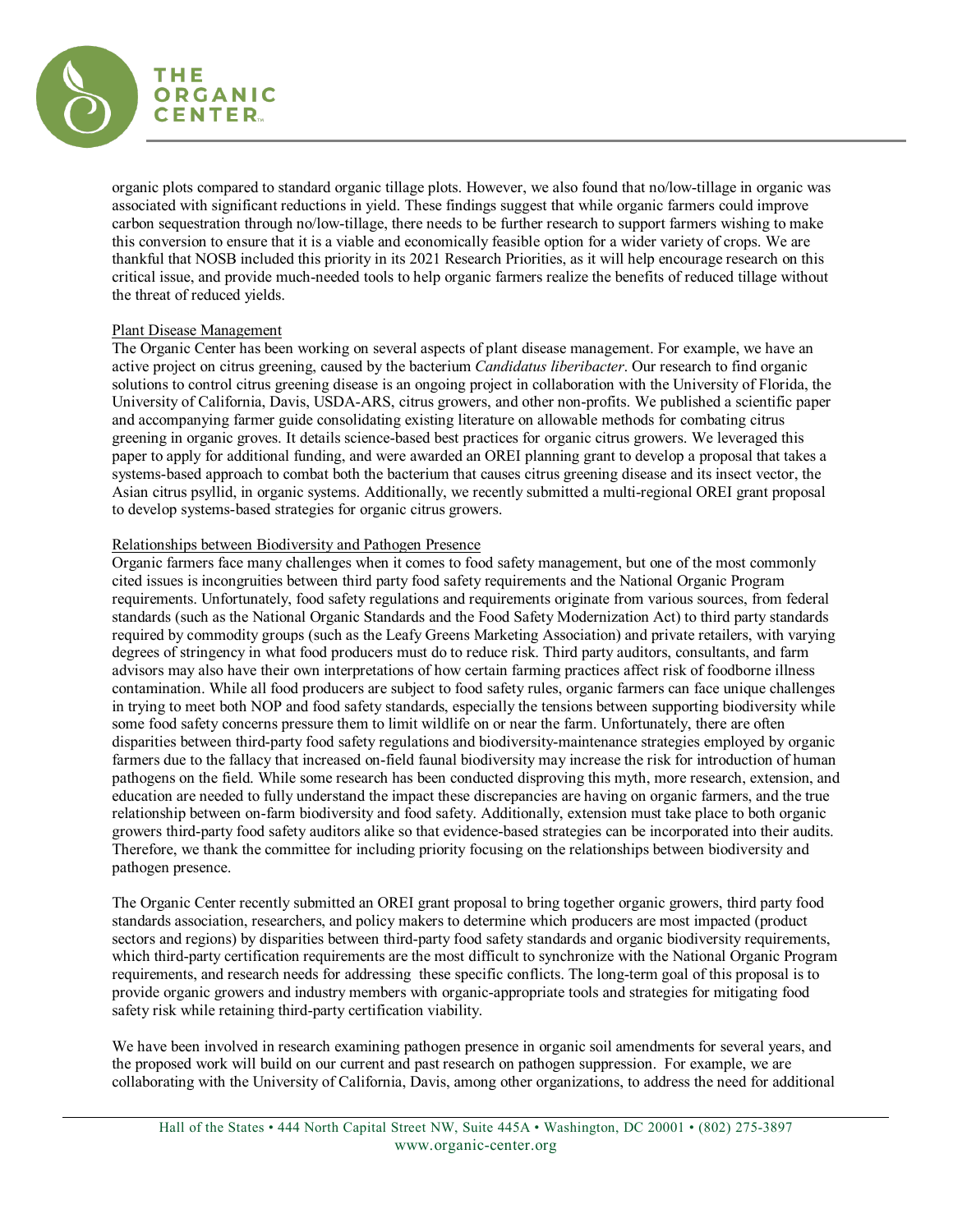

information on raw manure intervals to provide critical information for guidelines on risk mitigation of foodborne pathogens for organic and sustainable agriculture. We hav[e published multiple articles and abstracts on the subject,](https://www.organic-center.org/multi-regional-risk-analysis-of-farm-manure-use-balancing-soil-health-and-food-safety-for-organic-fresh-produce-production-3/) and are currently developing an education module in collaboration with Cornell University to communicate our findings to a broad audience.

# Reducing Greenhouse Gas Emissions

Climate change is having serious consequences on our environment and public health, and we appreciate the inclusion of the "Climate Change" focus in the 2021 priorities. The Organic Center has been engaged with climate change issues for several years now on multiple levels. For example, last year co-hosted our annual Organic Confluences Conference with USDA, FiBL, The Climate Collaborative, and ISOFAR to focus on mitigating and adapting to climate change. The conference brought together scientific experts, farmers, policymakers, and organic stakeholders to address the current impacts of climate change and best practices within the organic sector for mitigation and adaptation, while examining methods for encouraging the adoption of strategies for fighting climate change. We are currently working on a white paper detailing the outcomes of the event, but it is clear that additional research is needed to address this issue; the long-term security of our food system depends on it.

We also have active research projects on the subject of climate change mitigation, and are specifically conducting analyses to "pinpoint specific strategies that organic farmers can take to reduce greenhouse gas emissions and respond to current climate challenges threatening the future of our food security." For example, we recently published a project in collaboration with researchers at the University of Maryland pinpointing specific strategies organic farmers can take to increase carbon sequestration in the soil. We are also working with Harvard University's Department of Public Health examining the specific aspects of organic agriculture that can contribute the greatest benefits to climate stability. These net benefits include carbon sequestration in the soil and reduced energy usage by avoiding synthetic nitrogen fertilizer.

# Factors Influencing Organic Food Access

Marginalized populations often lack access to nutritious food, especially higher quality products that are also produced without pesticides and support sustainability, such as organic foods. However, meeting the global goal of ending hunger —while responding to climate change and the COVID-19 pandemic—calls for applying a racial equity lens to organic foods. Increasing equitability of access to organic foods will help ensure that people living with food insecurity can benefit from foods that are affordable, available near their homes, and culturally appropriate. Therefore, we thank the NOSB for including this priority.

# Production and Yield Barriers

Organic faces unique challenges in overcoming barriers to pre- and post-farm gate production due to their limited tool availability. One area that could help farmers overcome these challenges are agricultural technology (AgTech) solutions that are in line with the organic values. While there has been a sharp increase in the development of agricultural technologies (AgTech) over the last five years, most of these products and systems are focused on supporting large-scale conventional systems. However, there is an opportunity through AgTech to deliver novel, cost-effective strategies for sustainable production across a diversity of farming systems by allowing for increased production in tandem with reduced reliance on synthetic and labor inputs. These prospects are especially promising for organic farmers, who are limited in the materials they are able to use for addressing on-farm challenges, while needing additional tracking tools for organic regulatory compliance. The intersection of AgTech and organic would serve to expand the technology sector into a rapidly growing farming niche while developing tools that could serve to improve sustainable production across farming systems.

The Organic Center plans to host a series of conferences examining this issue, serving as a bridge toward developing organic-compliant AgTech tools by 1) closing the communication gap between AgTech innovators and organic farmers, 2) matching organic farmer needs with existing technologies or, where technology is yet to be developed, informing AgTech innovators of opportunities to expand their current programming in the organic sector, and 3) creating a roadmap to building and retain long-term collaborations so that future techonological innovations will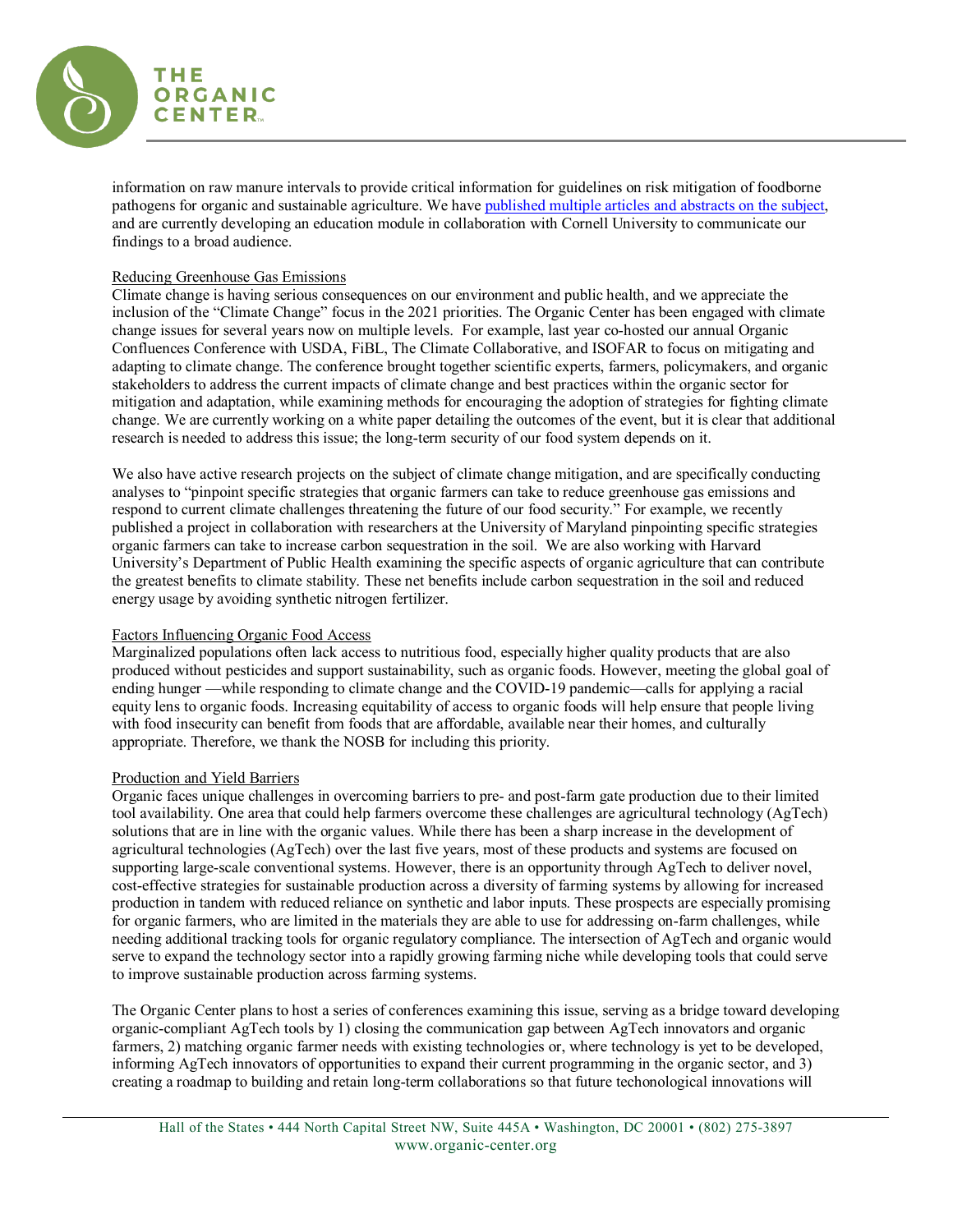

continue to support farming practices that make the food system more sustainable. We will also focus on solutions to make AgTech accessible across farm scales, demographics, and income levels by developing a framework for improving technological equity, accessibility, and inclusivity.

### **Answers to "Questions to Our Stakeholders"**

In response to the "Questions to Our Stakeholders" section, we would like to support the inclusion of benefits and risks of livestock integration into crop rotations, nutritional value of organic animal products (such as dairy, meat, and eggs), comparisons of pesticide, antibiotic, and synthetic growth hormone residues in organic and conventional products, and research into the effects of organic crop production on water into the 2021 research priorities.

### Benefits and risks of livestock integration into crop rotations

Livestock grazing of cover crops could be beneficial for organic systems, because it maximizes the strengths of cover cropping, including enhanced soil fertility, structure, water infiltration and storage, and reduced nitrate leaching, while addressing challenges that have limited the expansion of cover crop use such as concerns over cover crop water use and nutrient immobilization, which could increase deficiencies and increase input costs of the crops that follow.

Unfortunately, despite the well-known benefits of animal-crop integration, concerns over microbial food safety are limiting the expansion of animal integration into cropping systems. Recent research has shown that integrated cropanimal systems [perform well in keeping pathogens out of meat,](https://bits.zynbit.com/link?guid=40e1cd52-c5bc-4e18-81db-56ff026bcbe8&url=https://phys.org/news/2019-12-crop-livestock-production-conform-food.html) but additional research is needed to examine the synergistic impacts of the use of livestock for cover crop grazing on ecosystem health and food safety.

The Organic Center is working on this project in collaboration with the University of California, Davis by examining food pathogen persistence and survival in soil and transfer to vegetable crops, and the relationship between soil health properties, environmental factors and pathogen survival in grazed cover crop-vegetable production in three states. Researchers will measure changes in soil health indicators over two years of grazed cover crop-vegetable production, and assess benefits and potential tradeoffs of vegetable cash crop productivity.

#### Nutritional value of organic animal products (such as dairy, meat, and eggs)

We were pleased to see the inclusion of "Factors impacting organic crop nutrition, and organic/conventional nutrition comparisons" in the 2021 Research Priorities, as we agree with the committee analyses that a better understanding of how pre- and post-farm gate practices impact crop nutrition is needed. However, the committee discussion focuses around fruit and vegetables. We encourage the committee to include animal products such as meat, dairy, and eggs in their priorities, because while

Last year the Organic Center conducted a review of recently published studies on the impacts of organic meat production, and while we found that while research suggests that organic practices result in animal products with higher nutritional value most of that research has been conducted in Europe and are based on European livestock standards. Additional studies based on U.S. standards will be critical for fully understanding the impacts of production methods on meat nutrition.

Comparisons of pesticide, antibiotic, and synthetic growth hormone residues in organic and conventional products Understanding the benefits of organic when it comes to avoiding synthetic toxins is critical, because it is the basis behind hypotheses for recent research finding health benefits to consuming an organic diet such as a 25% reduction in overall cancer risk.

The Organic Center completed a study in collaboration with Emory University showing that organic is an easy way to avoid pesticides, antibiotics, and synthetic growth hormones in dairy. Specifically, the study found no detectable levels of any antibiotics in organic milk in comparison with 60% of conventional samples having detectable levels of antibiotics. We also found that over 30% of conventional samples had residues of antibiotics that are banned for use in lactating cows. Conventional levels of growth hormones were twenty times higher than the organic levels. For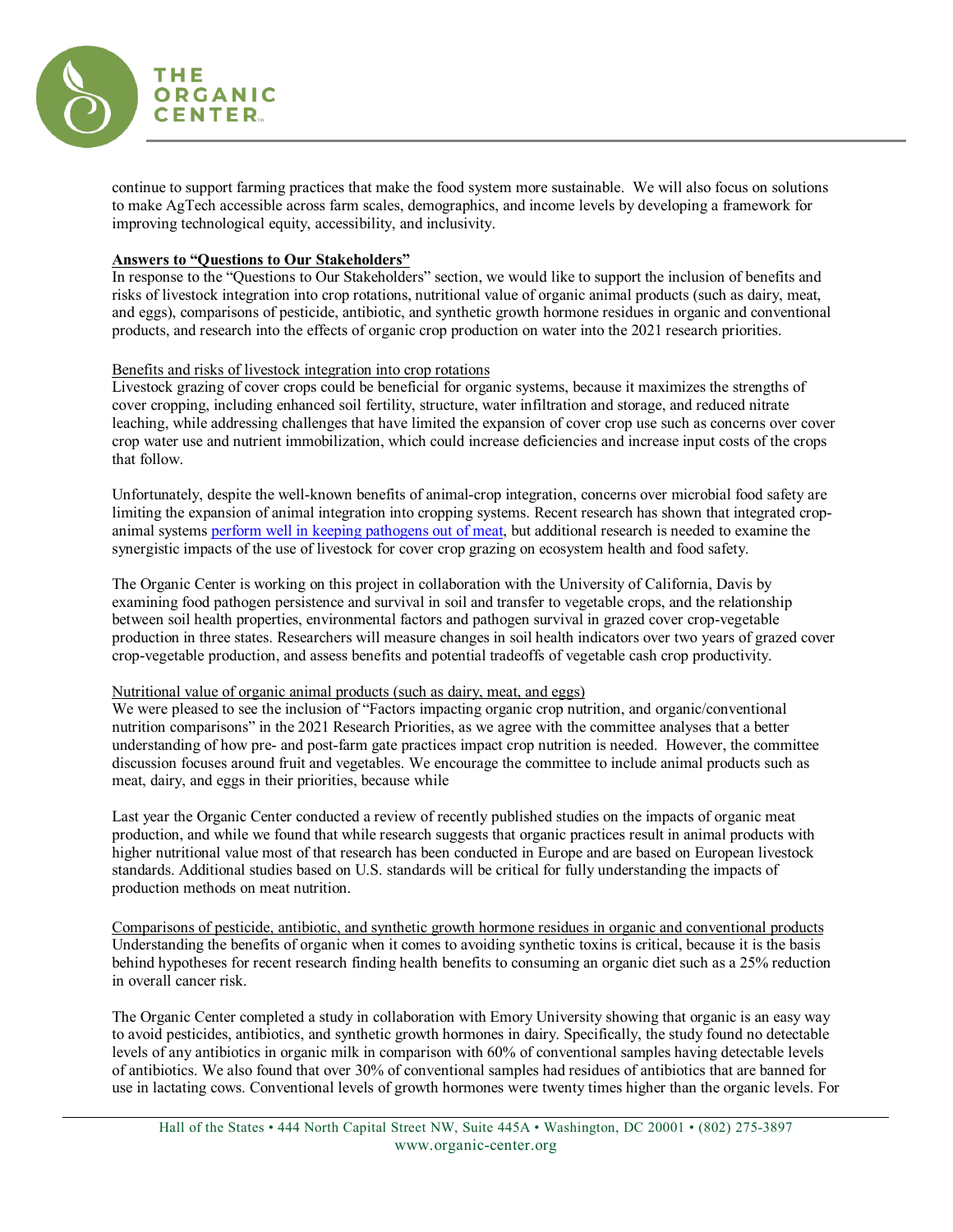

pesticides, we found that organic milk didn't have any residues of currently used pesticides, but pesticides over 60% of conventional milk, including chlorpyrifos, atrazine, and diazinon.

Additional research on the impacts of organic on exposure to residues, and connections between these exposures and health outcomes are critical for understanding emerging research on the long-term health effects of an organic diet.

# **Research into the effects of organic crop production on water**

Studies on the impacts of organic production on water are limited, but may have major implications for organic growers who must meet nutrient runoff restrictions (eg. in California). However, we want to emphasize that research on water quality should not be limited to nutrient losses, but must also take into account the impacts of pesticide pollution on waterways. Almost all water quality discussions that have been circulating recently focus on nutrient loss, but pesticide runoff has an equally, if not larger, impact on environmental and human health. We need to integrate research on pesticide residues into our discussion about water quality by reviewing the research on contaminated watersheds, the impacts of pesticide residues in water, and how organic can keep pesticides out of waterways.

In addition to pesticide impacts on water quality, some areas of research need include: (1) additional research examining the impacts of organic versus conventional systems on nutrient loss. Dr. Cambardella *et al.* were able to isolate all runoff from a farming system in Iowa, but there needs to be an examination of data from a broader regions to better understand the overarching effect that farming system has on nutrient runoff/leaching. (2) best practices on reducing nutrient runoff/leaching for organic farmers. This is a hot issue with organic farmers right now, because several states have mandated reductions in nutrient loss, but many of the recommended strategies for reduction are not developed with organic systems in mind, so might not be useful to organic farmers and/or would not have the same nutrient loss impact as they would on conventional farms.

# **Additional Research Needs**

The Organic Center is continually collecting information on research needs from multiple sectors of the organic community. We conduct industry roundtables, work with the Organic Trade Association's Farmers Advisory Council, meet with professors on our Science Advisory Board and hold one-on-one meetings with individual companies, farmers, professors, and consumers. We feel that the NOSB Materials Subcommittee's 2021 Research Priorities are in line with the needs of the organic industry, and appreciate the release of this report as an important resource to guide The Center's own research priorities and project development. Based on feedback we've received during our own outreach efforts, we would also like to suggest that the areas of protection of organic farmers from chemical contaminants and conventional celery powder alternatives be considered for inclusion in the 2021 Research Priorities. We also feel that the focus on alternatives to conventional celery powder for curing organic meat that was included in the 2019 Research Priorities be included in this year's priorities, because, while research is underway, the importance of this topic should not be forgotten.

### Protection of organic farmers from chemical contaminants

Unintentional pesticide contamination in organic crops has been flagged as a major challenge by the organic sector, across the supply chain. For example, the Organic Trade Association's Farmers Advisory Council has highlighted it as a top priority in their 2019 work plan, and the Organic Trade Association is currently assembling a task force to engage the industry in protecting organic integrity from pesticide contamination. Contamination can have a disproportionate impact on organic farmers, because organic stakeholders along the entire supply chain are burdened with the cost of testing and experience losses when tests are positive. While the organic community has identified this as a critical topic for investigation, little data has been collected synthesizing the current experiences and specific research needs of the organic community.

The Organic Center was recently awarded an OREI planning grant to address this issue by bringing together organic stakeholders across the supply chain with scientists to determine the crops that are most heavily impacted by